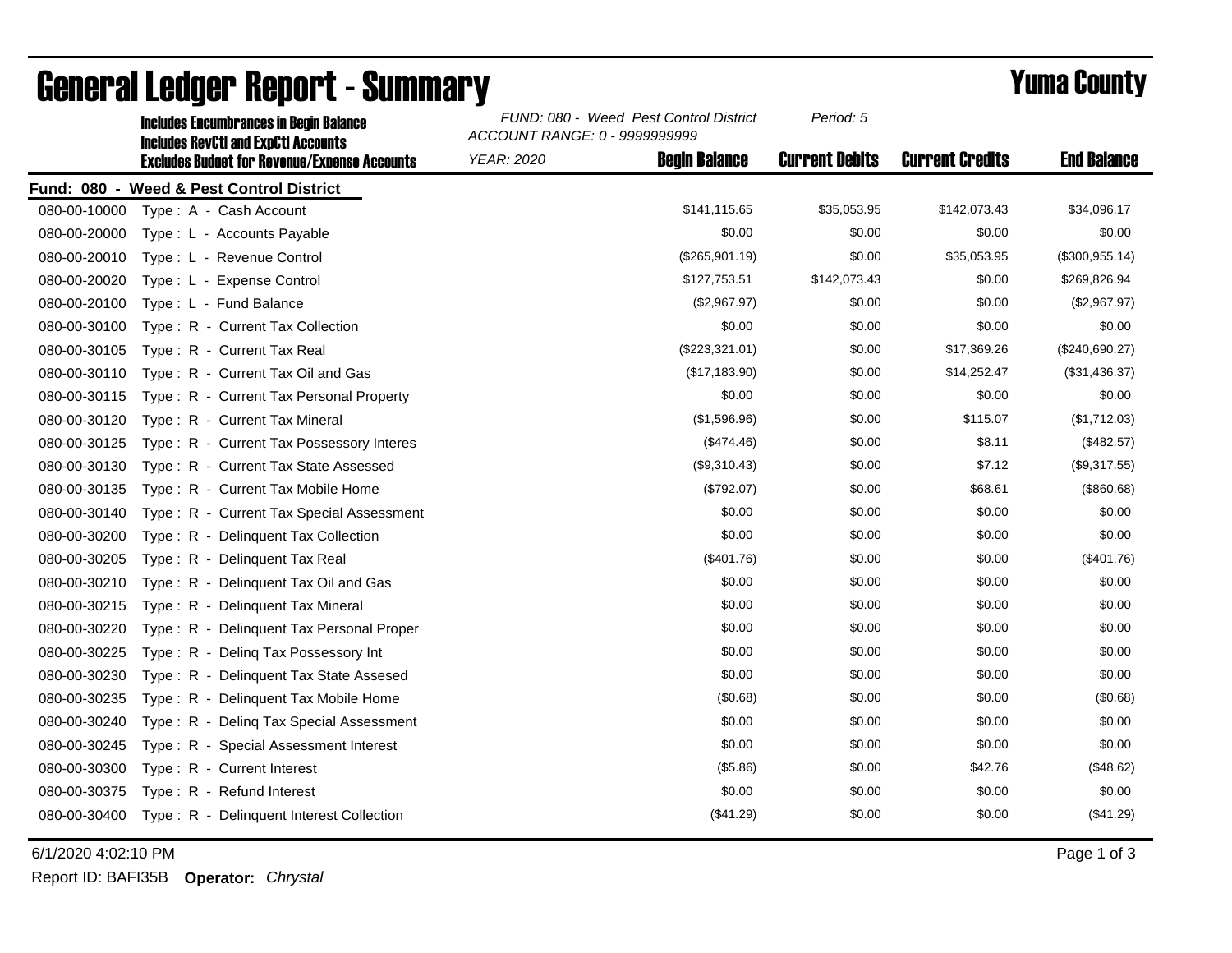|                    | <b>Includes Encumbrances in Begin Balance</b><br><b>Includes RevCtI and ExpCtI Accounts</b><br>Excludes Budget for Revenue/Expense Accounts |                                         |                                          | FUND: 080 - Weed Pest Control District<br>ACCOUNT RANGE: 0 - 9999999999 |                             | Period: 5             |                                  |                    |
|--------------------|---------------------------------------------------------------------------------------------------------------------------------------------|-----------------------------------------|------------------------------------------|-------------------------------------------------------------------------|-----------------------------|-----------------------|----------------------------------|--------------------|
|                    |                                                                                                                                             |                                         | YEAR: 2020                               |                                                                         | <b>Begin Balance</b>        | <b>Current Debits</b> | <b>Current Credits</b>           | <b>End Balance</b> |
| <b>Fund: 080 -</b> |                                                                                                                                             | Weed & Pest Control District            |                                          |                                                                         |                             |                       |                                  |                    |
| 080-00-30500       |                                                                                                                                             | Type: R - Miscellaneous Collections     |                                          |                                                                         | \$0.00                      | \$0.00                | \$188.42                         | (\$188.42)         |
| 080-00-31305       |                                                                                                                                             | Type: R - Wildlife Impact Assistance    |                                          |                                                                         | \$0.00                      | \$0.00                | \$0.00                           | \$0.00             |
| 080-00-31310       |                                                                                                                                             | Type: R - DOI-PILT PAYMENT              |                                          |                                                                         | \$0.00                      | \$0.00                | \$0.00                           | \$0.00             |
| 080-00-32100       |                                                                                                                                             | Type: R - Transfers In                  |                                          |                                                                         | \$0.00                      | \$0.00                | \$0.00                           | \$0.00             |
| 080-00-33000       |                                                                                                                                             | $Type: R - Auto Tax B Collection$       |                                          |                                                                         | (\$9,683.66)                | \$0.00                | \$2,062.58                       | (\$11,746.24)      |
| 080-00-33100       |                                                                                                                                             | Type: $R -$ Auto Tax A & F Collection   |                                          |                                                                         | (\$3,089.11)                | \$0.00                | \$939.55                         | (\$4,028.66)       |
| 080-00-33407       | $Type: R - PCAC$                                                                                                                            |                                         |                                          |                                                                         | \$0.00                      | \$0.00                | \$0.00                           | \$0.00             |
| 080-00-49100       |                                                                                                                                             | Type $: X - T$ reasurer Fees            |                                          |                                                                         | \$7,593.84                  | \$957.78              | \$0.00                           | \$8,551.62         |
| 080-00-49401       |                                                                                                                                             | Type: X - Transfer Out                  |                                          |                                                                         | \$0.00                      | \$0.00                | \$0.00                           | \$0.00             |
| 080-00-49500       |                                                                                                                                             | Type: X - Checks Written / ACH Transfer |                                          |                                                                         | \$120,159.67                | \$141,115.65          | \$0.00                           | \$261,275.32       |
|                    |                                                                                                                                             |                                         | Fund: 080 - Weed & Pest Control District |                                                                         | (\$138, 147.68)<br>Totals : | \$319,200.81          | \$212,181.33                     | (\$31,128.20)      |
|                    |                                                                                                                                             | <b>Total Fund Revenues:</b>             |                                          | \$35,053.95                                                             | <b>Total Fund Expenses:</b> | \$142,073.43          | <b>Net Revenue Over Expense:</b> | (\$107,019.48)     |

## General Ledger Report - Summary **Example 2018** Yuma County